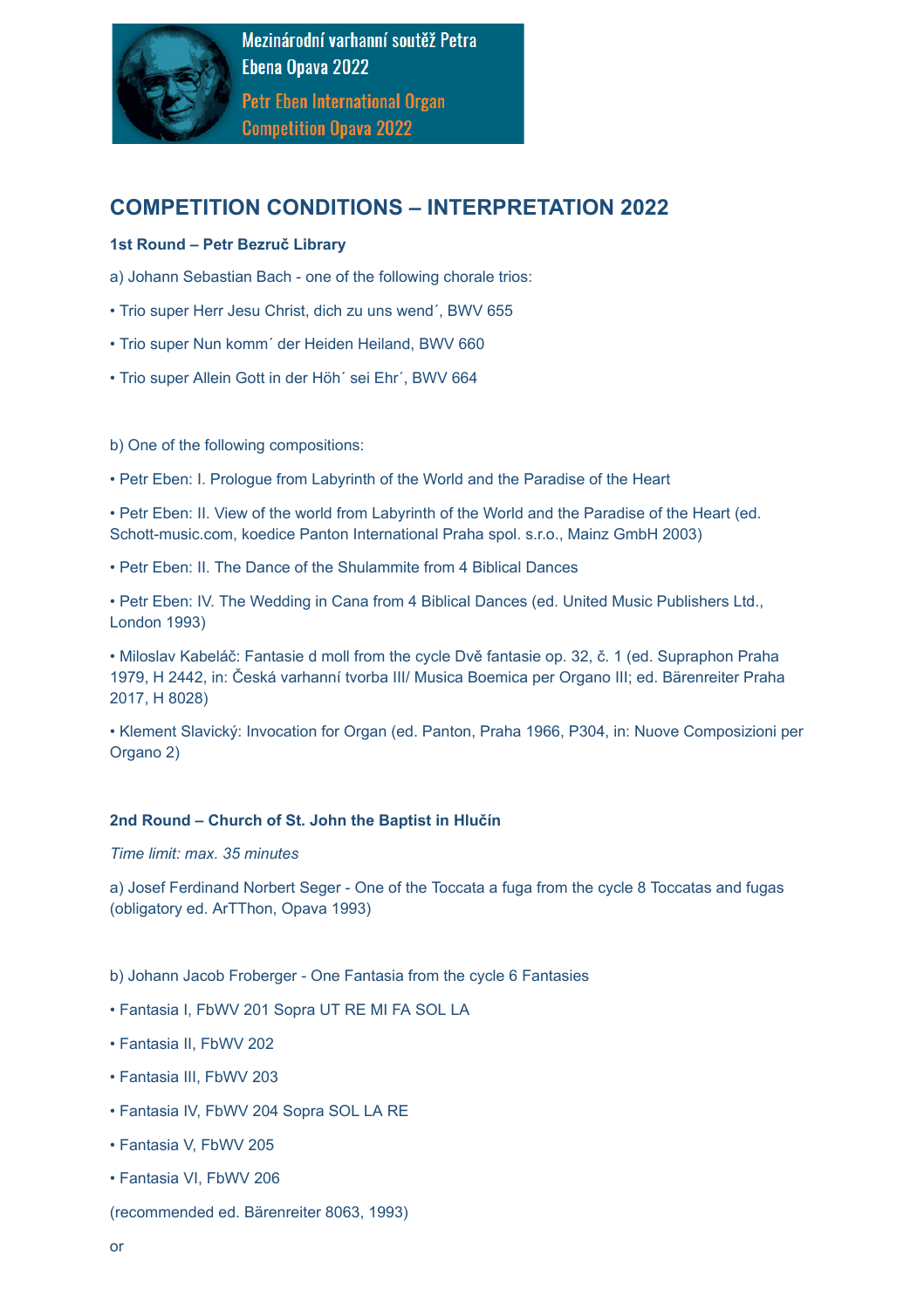

Johann Kaspar Kerll - One Canzone from the cycle 8 toccate e 6 canzoni

- Canzone prima in d (dorian mode)
- Canzone seconda in g (dorian mode)
- Canzone terza in d (dorian mode)
- Canzone quarta in e (phrygian mode)
- Canzone quinta in C
- Canzone sesta in G (mixolydian mode)

(recommended ed. Universal Edition 19542, 1991; ed. Doblinger 1993).

- c) One of the following compositions by J. S. Bach
- Preludium a fuga D dur, BWV 532
- Preludium a fuga f moll, BWV 534
- Preludium a fuga g moll, BWV 535
- Toccata a fuga in d (dórská), BWV 538
- Preludium a fuga G dur, BWV 541
- Preludium a fuga a moll, BWV 543
- Preludium a fuga c moll, BWV 546
- Preludium a fuga C dur, BWV 547
- Toccata, adagio a fuga C dur, BWV 564
- Toccata a fuga C dur, BWV 566a
- Concerto G dur, BWV 592
- Concerto d moll, BWV 596

#### **3rd Round – Church of St. Vojtěch in Opava**

#### *Time limit: min. 35 minutes, max. 50 minutes*

a) Petr Eben: any organ composition, cycle or a part of cycle (not less than 10 minutes; the candidates are not allowed to perform a composition they have already presented in the  $1<sup>st</sup>$  Round and they cannot combine compositions from two different cycles).

b) One composition, cycle or a part of cycle by the following composers: Felix Mendelssohn, Franz Liszt, Max Reger, Julius Reubke, Charles-Marie Widor, Léon Boëllmann, Alexandre Guilmant, Josef Klička, František Musil, Bedřich Antonín Wiedermann.